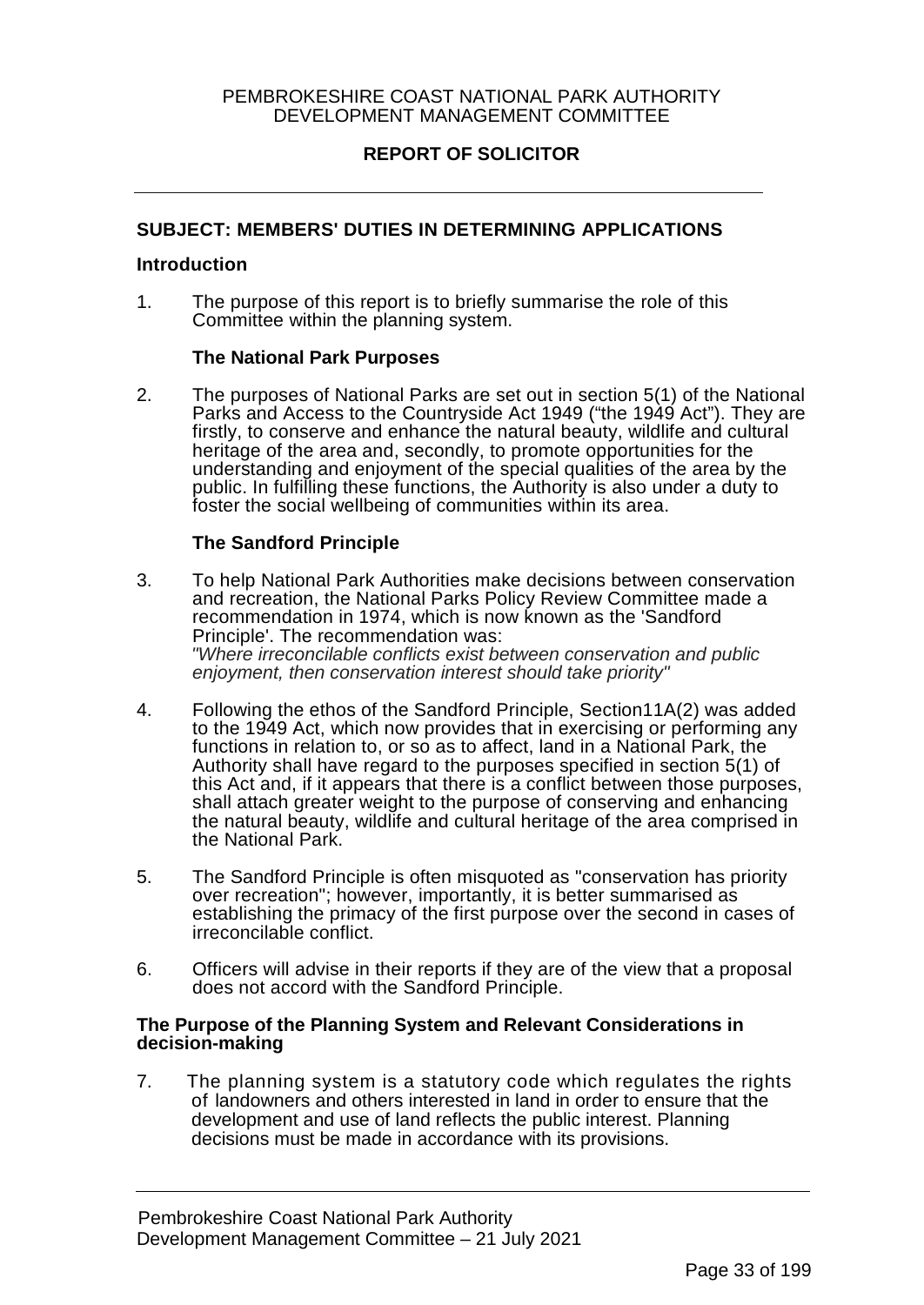- 8. The public interest in the decision-making on applications that come before the Committee is primarily expressed through the local development plan. Currently, the plan is the Pembrokeshire Coast National Park Local Development Plan 2 adopted by this Authority in September 2020.
- 9. The law requires planning decisions to be taken in accordance with the development plan unless material (that is to say, relevant) considerations indicate otherwise.
- 10. Relevant considerations can be:
	- National planning policy, which is set out in Planning Policy Wales and the accompanying Technical Advice Notes.
	- The need to conserve and enhance the natural beauty, wildlife and cultural heritage of the National Park, and to promote opportunities for the understanding and enjoyment of the special qualities of the National Park by the public, as expressed through the policies of the Local Development Plan.
	- Considerations relating to the planning history of a site, highways, nature conservation, noise, loss of privacy, the layout, design and appearance of a proposed development, and any effects on a listed building or conservation area.
- 11. Irrelevant or non-material considerations must be disregarded when taking planning decisions. For example, issues such as loss of view, or negative effect on the value of properties, are irrelevant considerations. The personal circumstances of an applicant are only very rarely material to a decision to planning decisions.
- 12. The LDP2 was prepared with a view towards reconciling any conflict between the special qualities of the National Park and the need to make rational choices in deciding where land is needed, in circumstances where the need is greater than the supply of suitable land, whilst at the same time doing enough to address issues such as
	- climate change, sustainable design, flooding and sustainable energy;
	- finding an approach which helps sustain and diversify rural communities and which maintains and enhances the visitor economy while guarding against development in countryside locations.
	- tackling the backlog of affordable housing need as well as emerging need; and
	- how to continue to protect and enhance a range of community facilities.
- 13. The Sandford Principle has underpinned the drafting of the LDP2 and has formed the basis of many debates surrounding the progression of the LDP2, which strikes an appropriate balance between meeting the needs of stakeholders and the overarching requirement to conserve and enhance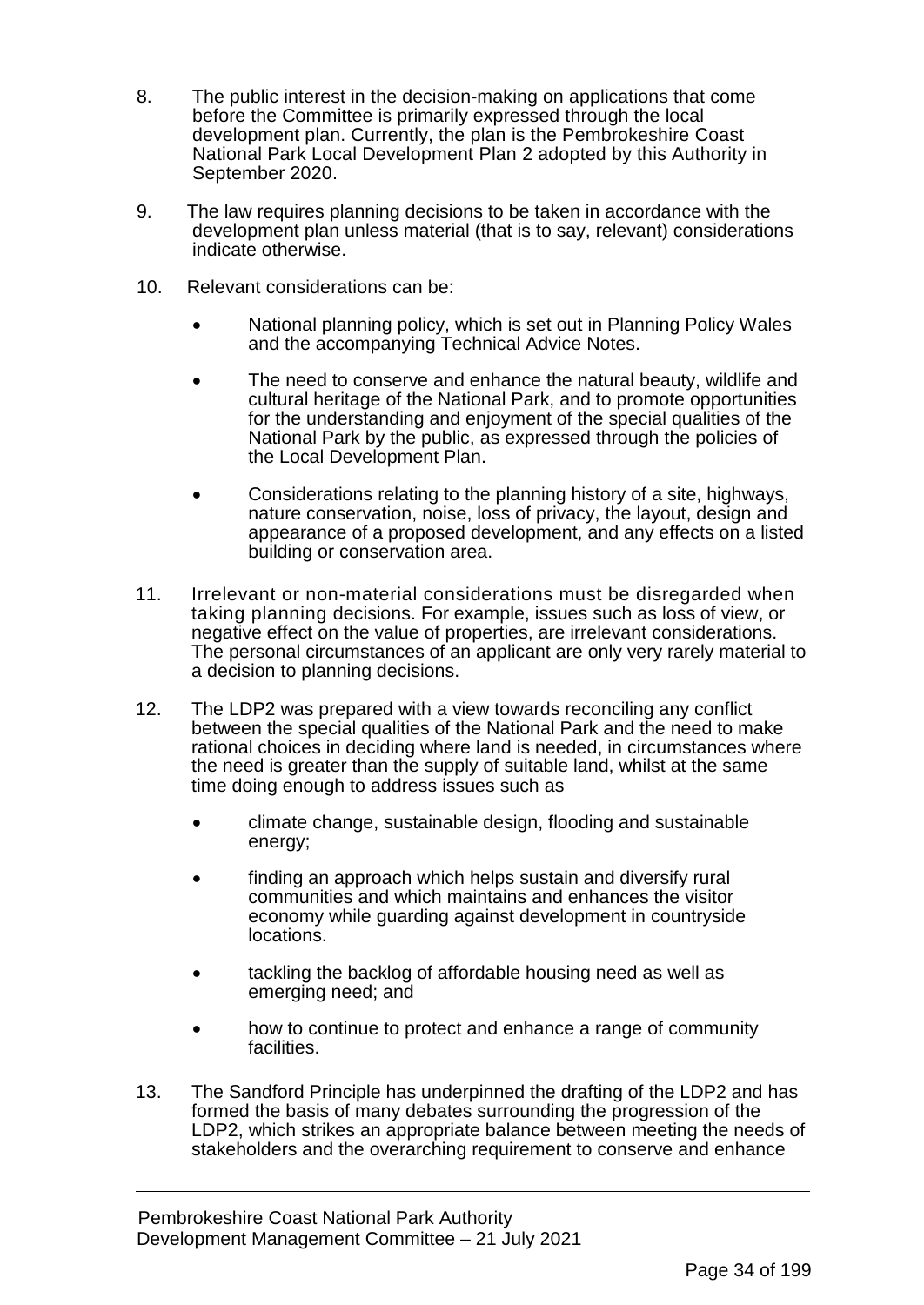the National Park. Decisions that accord with the LDP2 are therefore also considered to accord with the Sandford Principle.

# **Sustainable Development**

- 14. From 1<sup>st</sup> April 2016 public bodies have a statutory duty to carry out Sustainable Development under the Well-being of Future Generations (Wales) Act 2015.
- 15. The Future Generations Act defines sustainable development as the process of improving the economic, social, environmental and cultural well-being of Wales by taking action, in accordance with the sustainable development principle of acting in a manner which seeks to ensure that the needs of the present are met without compromising the ability of future generations to meet their own needs, which is aimed at achieving the wellbeing following well-being goals set out in the Act:

| A prosperous Wales.                                           | An innovative, productive and low carbon society which<br>recognises the limits of the global environment and<br>therefore uses resources efficiently and proportionately<br>(including acting on climate change); and which<br>develops a skilled and well-educated population in an<br>economy which generates wealth and provides<br>employment opportunities, allowing people to take<br>advantage of the wealth generated through securing<br>decent work. |
|---------------------------------------------------------------|-----------------------------------------------------------------------------------------------------------------------------------------------------------------------------------------------------------------------------------------------------------------------------------------------------------------------------------------------------------------------------------------------------------------------------------------------------------------|
| A resilient Wales.                                            | A nation which maintains and enhances a biodiverse<br>natural environment with healthy functioning ecosystems<br>that support social, economic and ecological resilience<br>and the capacity to adapt to change (for example<br>climate change).                                                                                                                                                                                                                |
| A healthier Wales.                                            | A society in which people's physical and mental well-<br>being is maximised and in which choices and<br>behaviours that benefit future health are understood.                                                                                                                                                                                                                                                                                                   |
| A more equal Wales.                                           | A society that enables people to fulfil their potential no<br>matter what their background or circumstances<br>(including their socio economic background and<br>circumstances).                                                                                                                                                                                                                                                                                |
| A Wales of cohesive<br>communities.                           | Attractive, viable, safe and well-connected communities.                                                                                                                                                                                                                                                                                                                                                                                                        |
| A Wales of vibrant<br>culture and thriving<br>Welsh language. | A society that promotes and protects culture, heritage<br>and the Welsh language, and which encourages people<br>to participate in the arts, and sports and recreation.                                                                                                                                                                                                                                                                                         |
| A globally responsible<br>Wales.                              | A nation which, when doing anything to improve the<br>economic, social, environmental and cultural well-being<br>of Wales, takes account of whether doing such a thing<br>may make a positive contribution to global well-being.                                                                                                                                                                                                                                |

16. Under part 2 of the Planning (Wales) Act 2015 local planning authorities must, as part of carrying out Sustainable Development, exercise their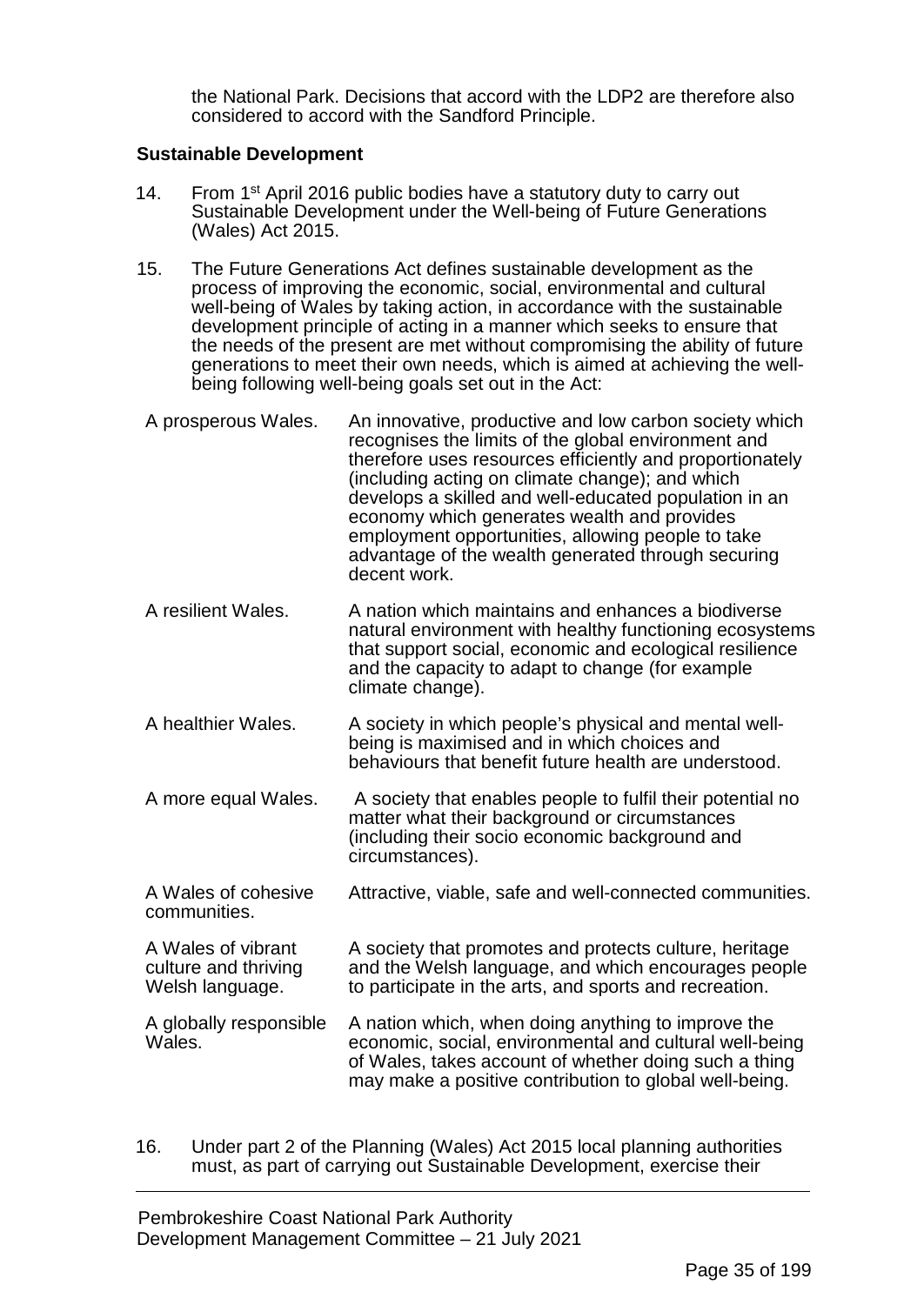functions in relation to planning applications for the purpose of ensuring that the development and use of land contribute to improving the economic, social, environmental and cultural well-being of Wales.

### **Ecological Considerations**

- 17. In addition to the duties that are implicit in the purposes of the National Park, under the Environment Wales Act 2016 the Authority must to seek to maintain and enhance biodiversity in the exercise of its planning functions, and in so doing promote the resilience of ecosystems, so far as consistent with the proper exercise of those functions.
- 18. The Authority is also subject to a variety of duties in respect of national and internationally important sites and protected species. These will be advised upon on a case by case basis.

### **Human Rights Considerations**

19. The Human Rights Act 1998 incorporated into domestic law the rights set out in the European Convention on Human Rights. Provided that Members apply the Planning Acts lawfully and in a fair and impartial manner, they will thereby also have acted in accordance with the Human Rights Act 1998.

## **Members' Planning Code of Good Practice**

- 20. The Authority has also adopted a [Members' Planning Code of Good](https://www.pembrokeshirecoast.wales/wp-content/uploads/2020/02/MembersPlanningCodeofGoodPracticeFinalVersion050809.doc)  [Practice](https://www.pembrokeshirecoast.wales/wp-content/uploads/2020/02/MembersPlanningCodeofGoodPracticeFinalVersion050809.doc) which explains and supplements the statutory Members' Code of Conduct in the context of the planning system. It is important that Members ensure that they apply the guidance contained in the Planning Code of Good Practice whilst carrying out their statutory duties.
- 21. Paragraph 11 of the Code is especially relevant to decision-making in Committee:

*"Importance of approved policies in decision making on planning applications*

*In making decisions on planning applications and development plans, the law requires the application to be determined in accordance with the current development plan where relevant unless material considerations indicate otherwise. The development plan comprises the Joint Unitary Development Plan for the time being in force and any successor Plan adopted in its place and such policies should not be set aside in a particular case without sound planning reasons for doing so.*

*Do come to meetings with an open mind and demonstrate that you are open-minded.*

*Do comply with S38 (6) of the Planning and Compulsory Purchase Act 2004 and make decisions in accordance with the current Development Plan unless material considerations indicate otherwise.*

*Do come to your decision only after due consideration of all of the information reasonably required upon which to base a decision. If you feel there is insufficient time to digest new material or information or that there*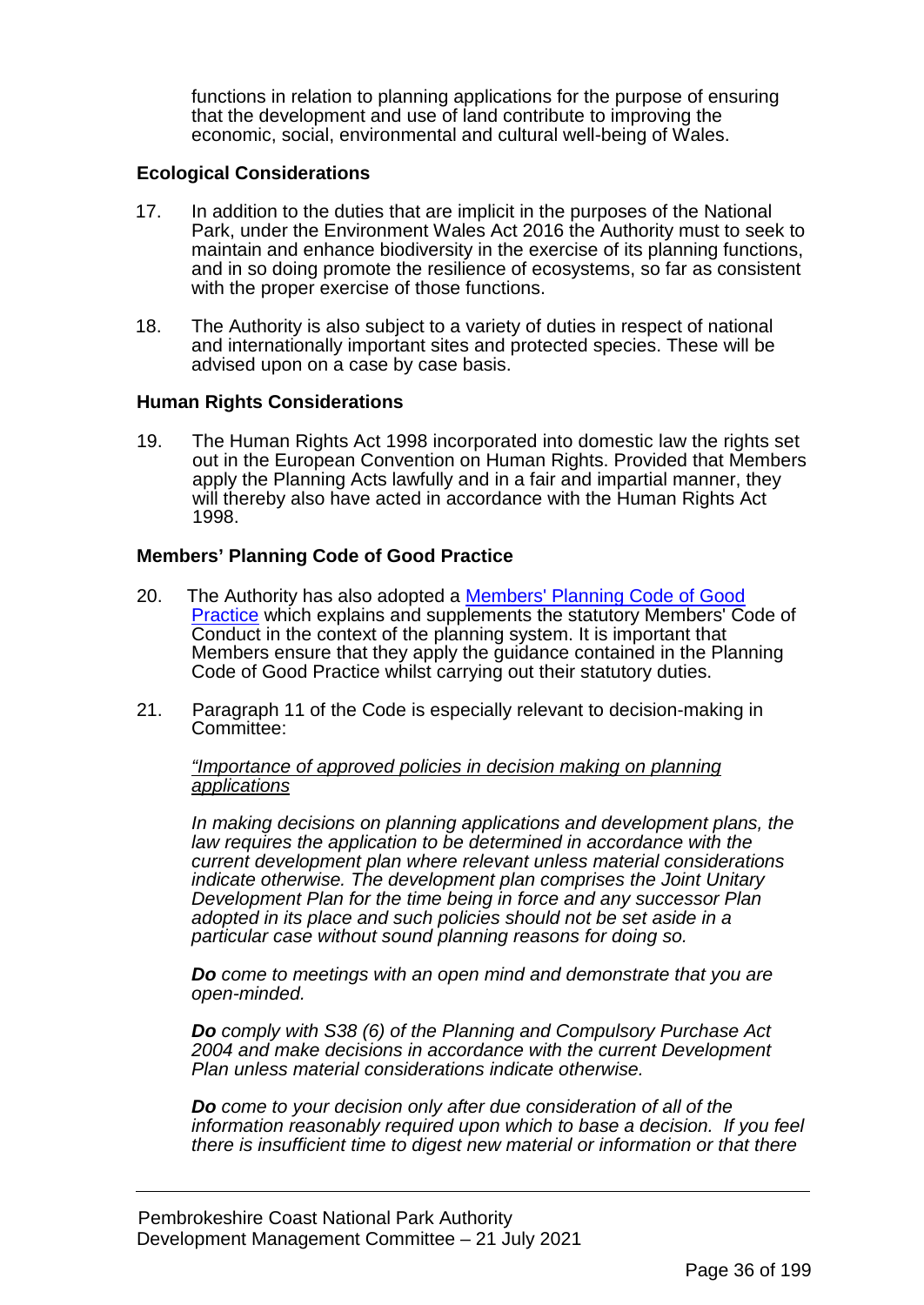*is simply insufficient information before you, request that further information. If necessary, propose deferral of the application.*

*Don't vote or take part in the decision on a proposal unless you have been present to hear everything that has been said at that meeting, including the Officers' introduction to the matter.*

*Do make sure that if you are proposing, seconding or supporting a decision (especially one contrary to Officer recommendations or the current Development plan) that you clearly identify and understand the planning reasons leading to the conclusion/decision and can identify the supporting evidence. These reasons must be given prior to the vote and be recorded. Be aware that you may have to justify the resulting decision by giving evidence in the event of any challenge (for example at a Public inquiry or Judicial Review proceedings)."*

### **Circumstances where costs may be awarded against the Authority**

- 14. Where a decision of the Authority is the subject of an appeal to the Welsh Ministers, the Ministers or a Planning Inspector acting on their behalf has power under the Planning Acts has power under the Planning Acts to make a partial or full award of costs against the planning authority where the authority is held to have acted unreasonably and the unreasonable behavior has directly caused another party to incur unnecessary or wasted expense.
- 15. The Welsh Government Guidance on the award of costs in the Development Management Manual Section 12 Annex: Award of Costs, gives examples of unreasonable behavior and attention is drawn to the following specific examples give on unreasonable behavior by the local planning authority:
	- *Preventing or delaying development which should clearly be permitted, having regard to its accordance with the development plan, national policy and any other material considerations;*
	- *Failure to produce evidence to substantiate the impact of the proposal, or each reason, or proposed reason for refusal (i.e. taking a decision contrary to professional or technical advice without there being reasonable planning grounds to do so);*
	- *Refusing permission on a ground clearly being capable of being dealt with by way of condition, where it is concluded that suitable conditions would enable the development to proceed;*
	- *Acting contrary to, or not following, well-established case law;*
	- *Refusing or objecting to particular elements of a scheme that the Welsh Ministers or Planning Inspector have previously indicated or determined to be acceptable;*
	- *Not determining or providing a position on similar cases in a consistent manner where there has been no material change in circumstances;*
	- *Failing to grant or support a further permission for a scheme that is the subject of an extant or recently expired permission, where there has been no material change in circumstances;*